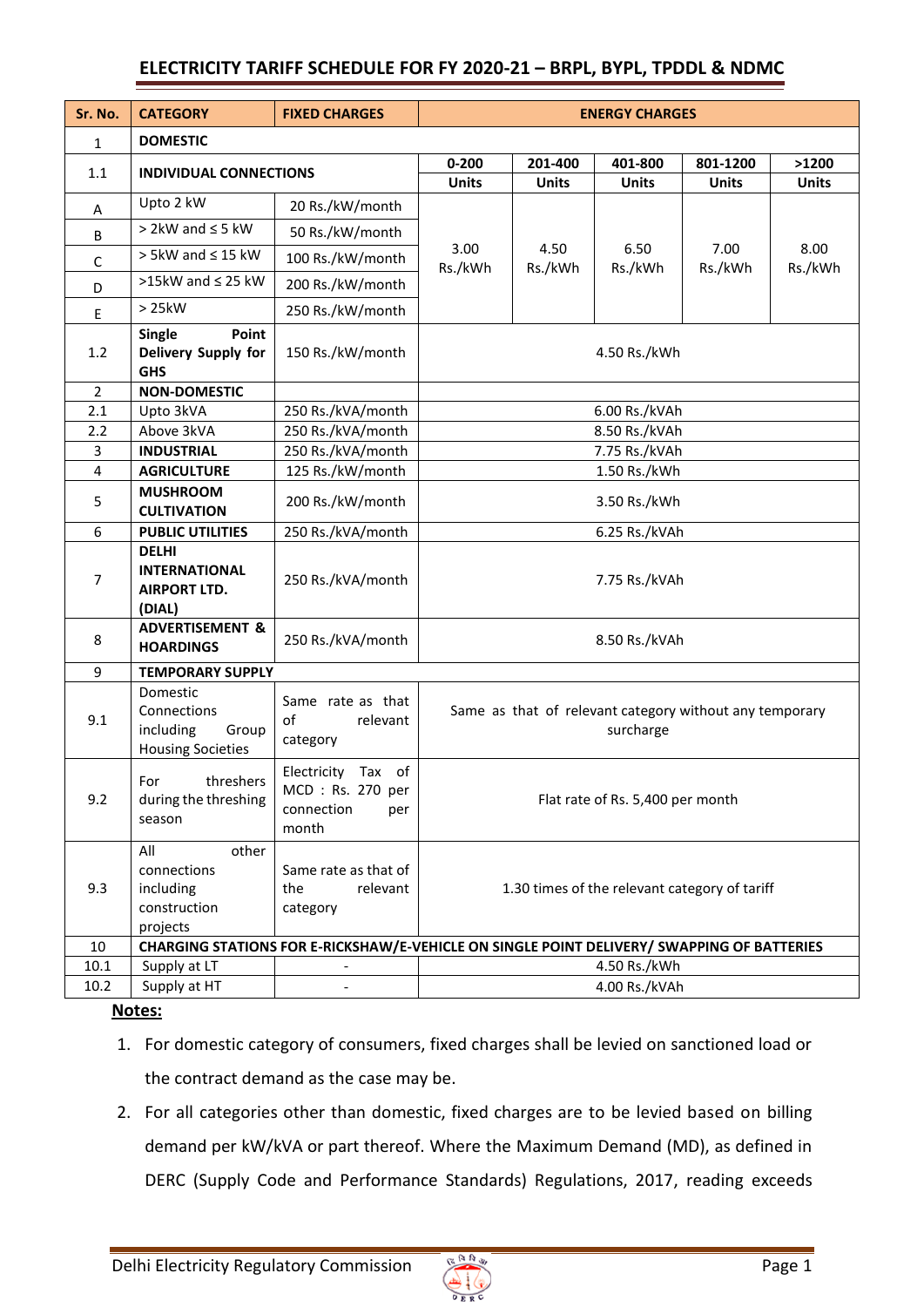# **ELECTRICITY TARIFF SCHEDULE FOR FY 2020-21 – BRPL, BYPL, TPDDL & NDMC**

sanctioned load/contract demand, a surcharge of 30% shall be levied on the fixed charges corresponding to excess load in kW/kVA for such billing cycle only. Wherever, sanctioned load/contract demand is in kW/HP, the kVA shall be calculated on basis of actual power factor of the consumer, for the relevant billing cycle and in case of nonavailability of actual Power Factor, the Power Factor shall be considered as unity for sanctioned load/contract demand upto 10kW/11kVA.

### 3. **Time of Day (ToD) Tariff (Surcharge shall not be applicable for September 2020)**

- a. ToD tariff shall be applicable on all consumers (other than Domestic) whose sanctioned load/MDI (whichever is higher) is 10kW/11kVA and above.
- b. Optional for all other three phase (3ø) connections including Domestic connections. If the consumer who has opted for ToD, the charges for up-gradation of meters, if any, shall be borne by respective consumers.
- c. The Commission has decided to retain the Rebate during the Off Peak hours and Peak hours Surcharge at 20%. Optional ToD Consumers will have the option to move back to non-ToD regime only once within one Financial Year. For other than Peak and Off-Peak hours normal Energy Charges shall be applicable.
- d. The Commission has retained the time slots for Peak and Off-Peak hours as follows:

| <b>MONTHS</b>      | <b>PEAK HOURS</b>           | <b>SURCHARGE ON</b>   | <b>OFF-PEAK</b>    | <b>REBATE ON</b>      |
|--------------------|-----------------------------|-----------------------|--------------------|-----------------------|
|                    | (HRS)                       | <b>ENERGY CHARGES</b> | <b>HOURS (HRS)</b> | <b>ENERGY CHARGES</b> |
| May -<br>September | 1400-1700&<br>$2200 - 0100$ | 20%                   | $0400 - 1000$      | 20%                   |

- 4. Rebate of 3%, 4% & 5% on the Energy Charges for supply at 11kV, 33/66 kV and 220 kV shall be applicable.
- 5. Maintenance Charges on street lights, wherever maintained by DISCOMs, shall be payable @ Rs. 84/light point/month and material cost at the rate of Rs. 19/light point/month as per the Commission's Order dated 22nd September 2009 in addition to the specified tariff. These charges are exclusive of applicable taxes and duties.
- 6. The valid Factory Licence shall be mandatory for applicability of Tariff under Industrial category:

Provided that in case where the Factory Licence has expired and its renewal application is pending with the concerned authority, the DISCOMs shall bill such consumers as per

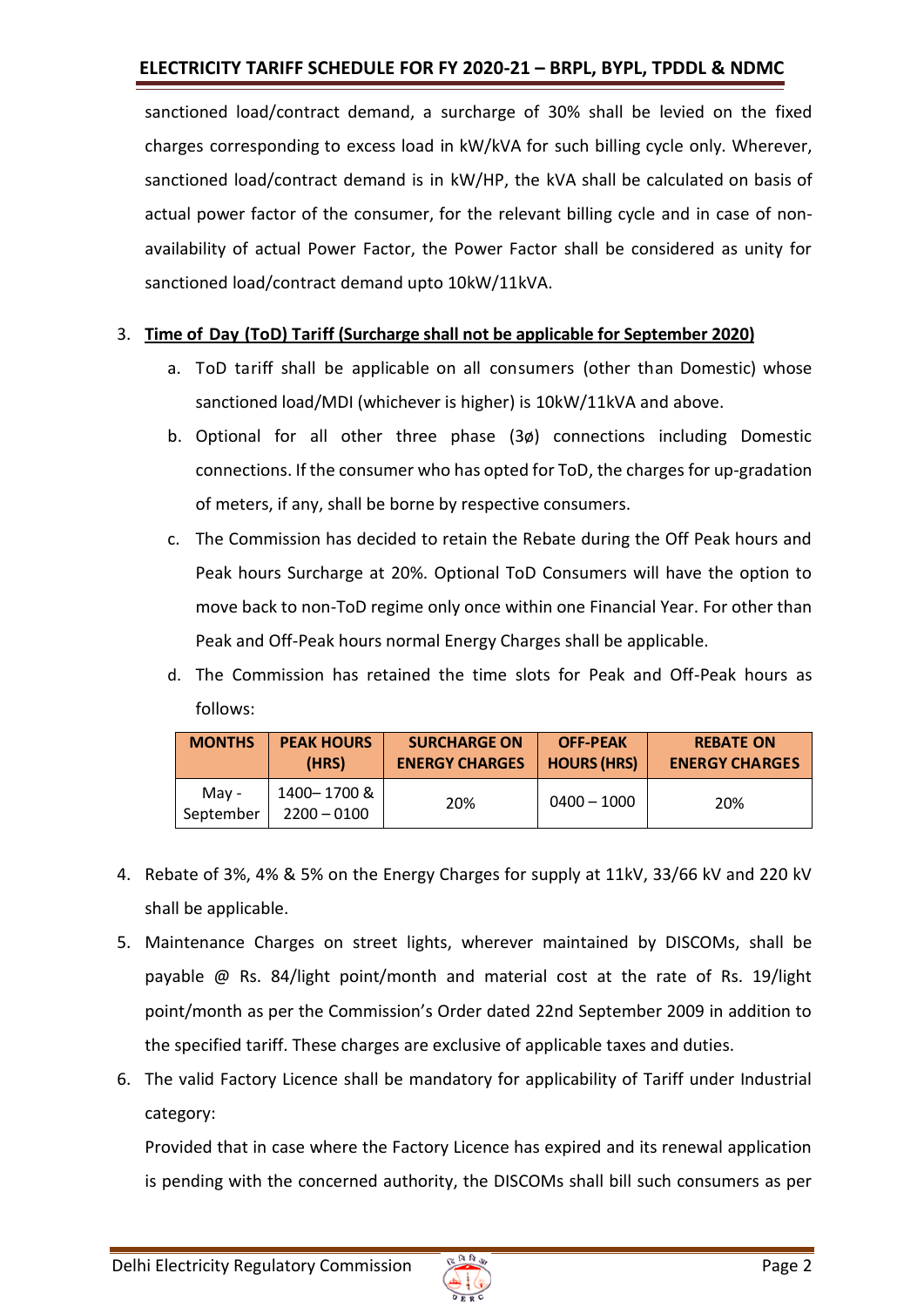Tariff applicable under Non Domestic category;

Provided further that on renewal of the Factory Licence, the DISCOMs shall adjust the bills of such consumers as per applicable Tariff under Industrial category from the effective date of renewal of such Licence.

{Explanation – The Factory License for the purpose of applicability of industrial tariff shall mean the license or permission or authorisation or any other document issued or granted by Directorate of Industries or Ministry of Micro, Small and Medium Enterprises or MCD or any other Central or State Government Agency, as applicable, for running an Industry or Factory in respective field of operation.}

- 7. The above tariff rates shall be subject to following additional surcharges to be applied only on the basic Fixed Charges and Energy Charges excluding all other charges e.g., LPSC, Arrears, Electricity Tax/Duty, PPAC, load violation surcharge, etc. for the consumers of BRPL, BYPL & TPDDL:
	- (a) 8% towards recovery of accumulated deficit, and,
	- (b) 5% towards recovery of Pension Trust Charges of erstwhile DVB Employees/ Pensioners as recommended by GoNCTD.
- 8. The Distribution Licensee shall levy PPAC after considering relevant ToD Rebate/Surcharge on energy charges applicable to the consumers.
- 9. For consumers availing supply through prepayment meters, the additional rebate of 1% shall be applicable on the basic Energy Charges, Fixed Charges and all other charges on the applicable tariff.
- 10. The Single Point Delivery Supplier (Group Housing Societies) shall charge the Domestic tariff as per slab rate of 1.1 to its Individual Members availing supply for Domestic purpose and Non Domestic Tariff for other than domestic purpose. Any Deficit/Surplus due to sum total of the billing to the Individual Members as per slab rate of tariff schedule 1.1 and the billing as per the tariff schedule 1.2 including the operational expenses of the Single Point Delivery Supplier shall be passed on to the members of the Group Housing Societies on pro rata basis of consumption.
- 11. Individual Domestic Consumers availing the supply at single point delivery through Group Housing Society, shall claim the benefit of subsidy, applicable if any, as per the Order of GoNCTD. Group Housing Society shall submit the details of eligible consumers with consumption details and lodge claim of subsidy on behalf of individual members from

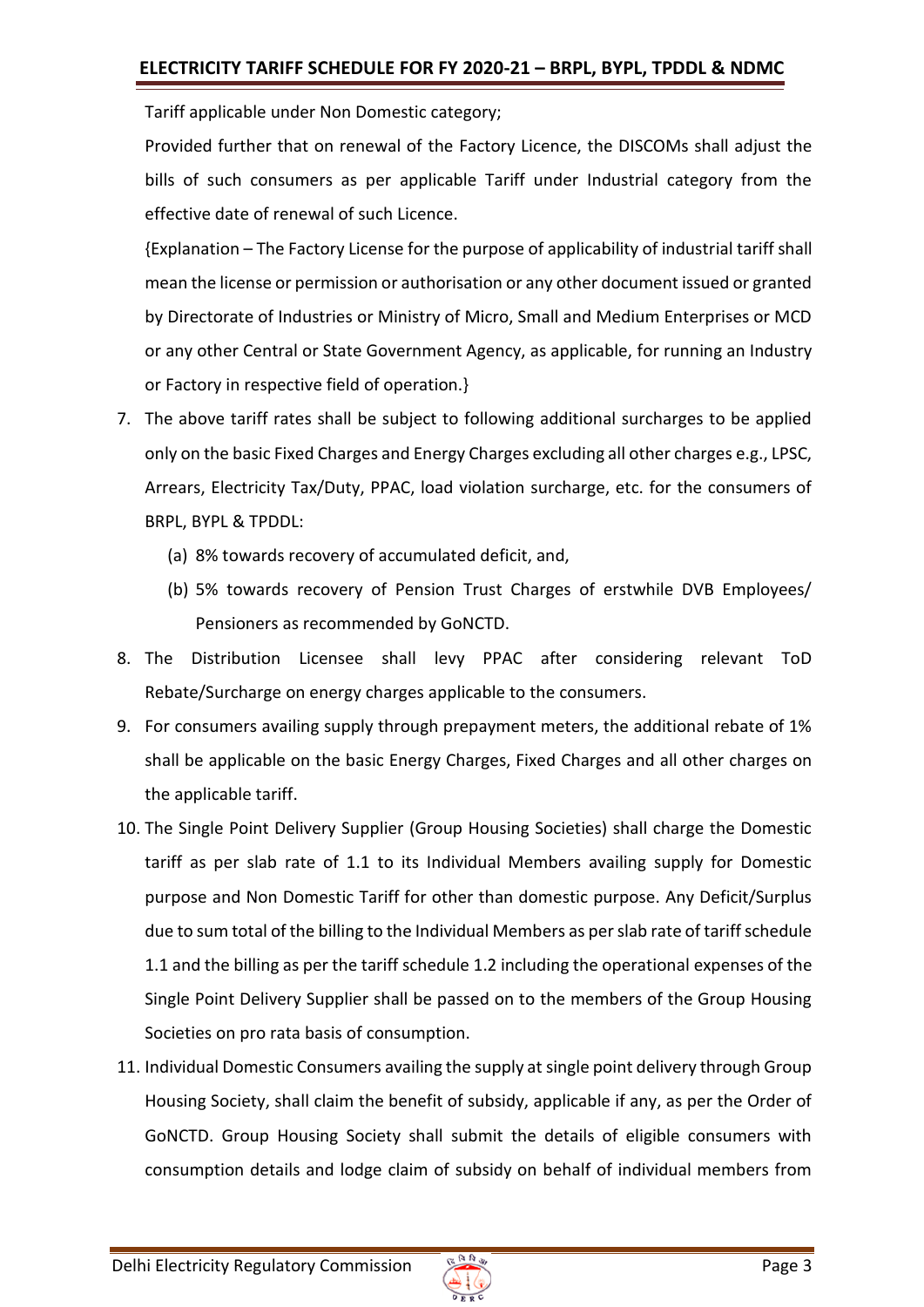DISCOMs.

- 12. The Single Point Delivery Supplier availing supply at HT & above shall charge the tariff to its LT consumers and in addition shall be entitled to charge an extra upto 5% of the bill amount to cover losses and all its expenses.
- 13. The Commercial Consumers of DMRC and DIAL who have sanctioned load above 215 kVA but served at LT (415 Volts) shall be charged the tariff applicable to Non-domestic LT (NDLT) category greater than 140kW/150kVA (415 Volts).
- 14. The rates stipulated in the Schedule are exclusive of electricity duty and other taxes and charges, as levied from time to time by the Government or any other competent authority, which are payable extra.
- 15. In the event of the electricity bill rendered by the Distribution licensee, not being paid in full within the due date specified on the bill, a Late Payment Surcharge (LPSC)  $\omega$  18% per annum shall be levied. The LPSC shall be charged for the number of days of delay in receiving payment from the consumer by the Distribution Licensee, until the payment is made in full without prejudice to the right of the licensee to disconnect the supply after due date, in the event of non-payment in accordance with Section 56 of Electricity Act, 2003. This will also apply to temporary connections and enforcement cases, where payment of final bill amount after adjustment of amount as per directions of the Court and deposit, is not made by due date.
- 16. No payment shall be accepted by the Distribution Licensees from its consumers at its own collection centres/mobile vans in cash towards electricity bill exceeding Rs. 4,000/ except from blind consumers, for court settlement cases & payment deposited by the consumers at designated scheduled commercial bank branches upto Rs. 50,000/-. Violation of this provision shall attract penalty to the level of 10% of total cash collection exceeding the limit.
- 17. Wherever the Fixed or Energy Charges are specified in Rs. per kVAh, for the purpose of billing, the kVAh as read from the meter in the relevant billing cycle shall be used.

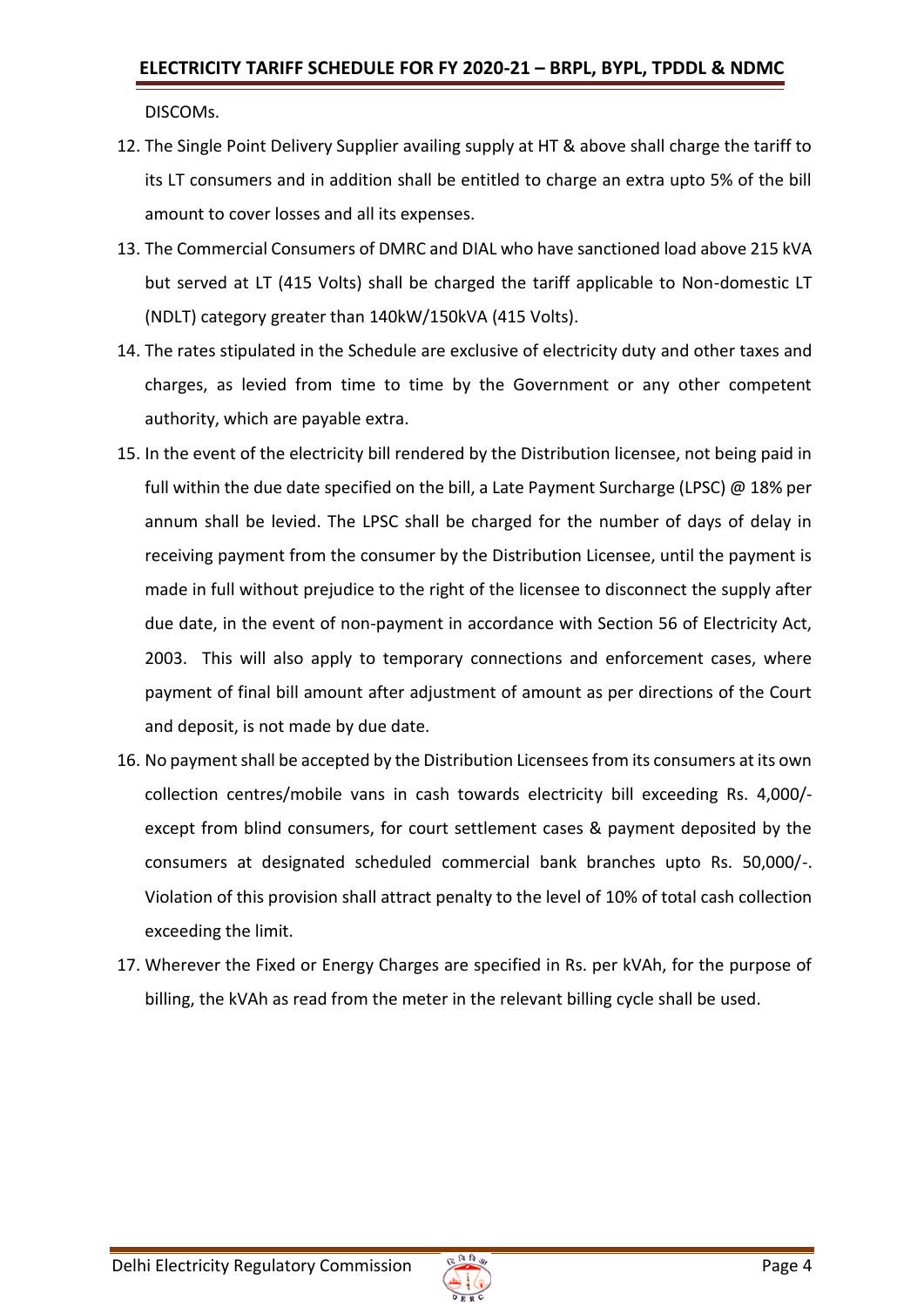#### **OTHER TERMS AND CONDITIONS**

#### **1. DOMESTIC CATEGORY**

1.1 Domestic Lighting, Fan and Power (Single Point Delivery and Separate Delivery Points/Meters)

#### **Available to following:**

- a. Residential Consumers.
- b. Hostels of recognized/aided institutions which are being funded more than 90% by Municipal Corporation of Delhi or Government of the NCT of Delhi or any other Government/local bodies [local bodies include NDMC and MCDs (North, South & East)].
- c. Staircase lighting in residential flats separately metered.
- d. Compound lighting, lifts and water pumps etc., for drinking water supply and firefighting equipment in residential complexes, if separately metered.
- e. In group housing societies etc. for bonafide use of lighting/fan and power, subject to the provision that the supply is at single point delivery for combined lighting/fan & power.
- f. Dispensary/ Hospitals/ Public Libraries/ School/ College/ Working Women's Hostel/ Charitable homes run and funded by more than 90% by Municipal Corporation of Delhi or Government of the NCT of Delhi or any other Government/local bodies.
- g. Small health centres including Mohalla Clinics approved by the Department of Health, Government of NCT of Delhi for providing charitable services only.
- h. Recognized Centres for welfare of blind, deaf and dumb, spastic children, physically handicapped persons, mentally retarded persons, as approved by the Government of NCT of Delhi and other Government.
- i. Public parks except temporary use for any other purpose.
- j. Bed and Breakfast Establishments (Residential Premises) registered u/s 3 of the National Capital Territory of Delhi (Incredible India) Bed and Breakfast Establishments (Registration & Regulations) Act, 2007.
- k. Places of worship.
- l. Cheshire homes/orphanage.
- m. Shelter Homes (including Night Shelters) approved by Delhi Urban Shelter Improvement Board, GoNCTD.

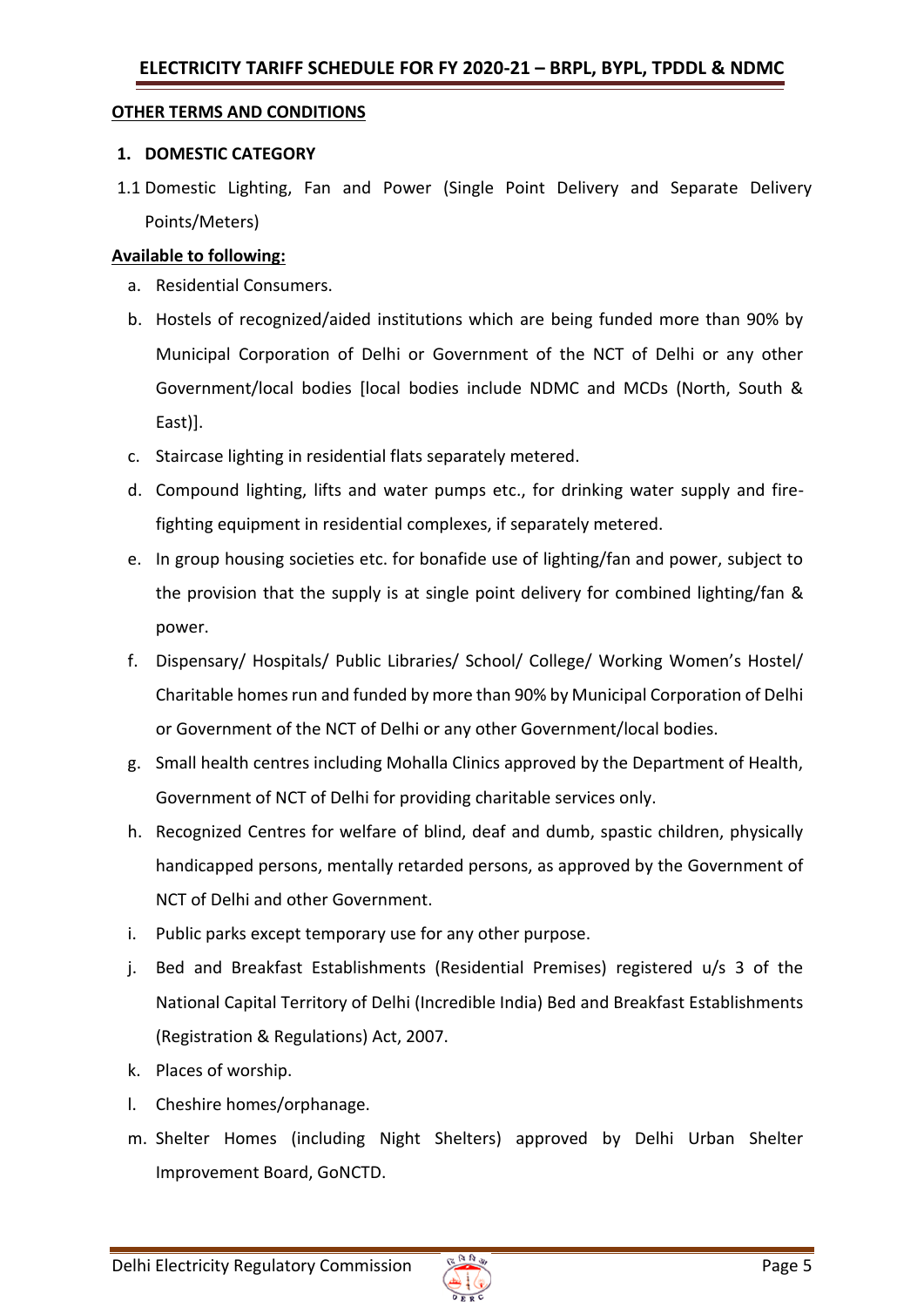- n. Electric crematoriums.
- o. Gaushala Registered under GoNCTD.
- p. Professionals i.e. individuals engaged in those activities involving services based on professional skills, viz Doctor, Psychologist, Physiotherapist, Lawyer, Architect, Chartered Accountant, Company Secretary, Cost & Works Accountant, Engineer, Town Planner, Media Professional and Documentary Film Maker may utilize the domestic connection at their residence for carrying out their professional work in the nature of consultancy without attracting non-domestic tariff for the electricity consumed, provided that the area used for professional activity does not exceed the area permitted to be used for such activity in residential area under the Master Plan for Delhi, 2021 (MPD-2021), which as per MPD-2021 is permissible on any one floor only but restricted to less than 50% of the permissible or sanctioned FAR whichever is less on that plot or dwelling unit.
- q. Available, for loads up to 21 kW, to farm houses for bonafide domestic self use.
- r. The consumers running small commercial establishments including Paying Guest from their households having sanctioned load upto 5kW under domestic category, shall be charged domestic tariff.
- s. Cattle Farms/ Dairy Farms/ Dhobi Ghat with a total consumption of not more than 1000 units/month.

### **1.2 Domestic Connection on Single Point Delivery**

Same as 1.1 - For GHS flats and for individuals having sanctioned load above 100 kW/108kVA

Group Housing Society (GHS) shall mean a residential complex owned/managed by a Group Housing Society registered with Registrar, Cooperative Societies, Delhi / registered under Societies Act, 1860 and for sake of brevity the definition shall include residential complex developed by a Developer and approved by appropriate authority.

### **2. NON-DOMESTIC**

Available to all consumers for lighting, fan & heating/cooling power appliances in all Non-Domestic establishments as defined below:

a. Hostels/Schools/Colleges/Paying Guests (other than that covered under Domestic Category)

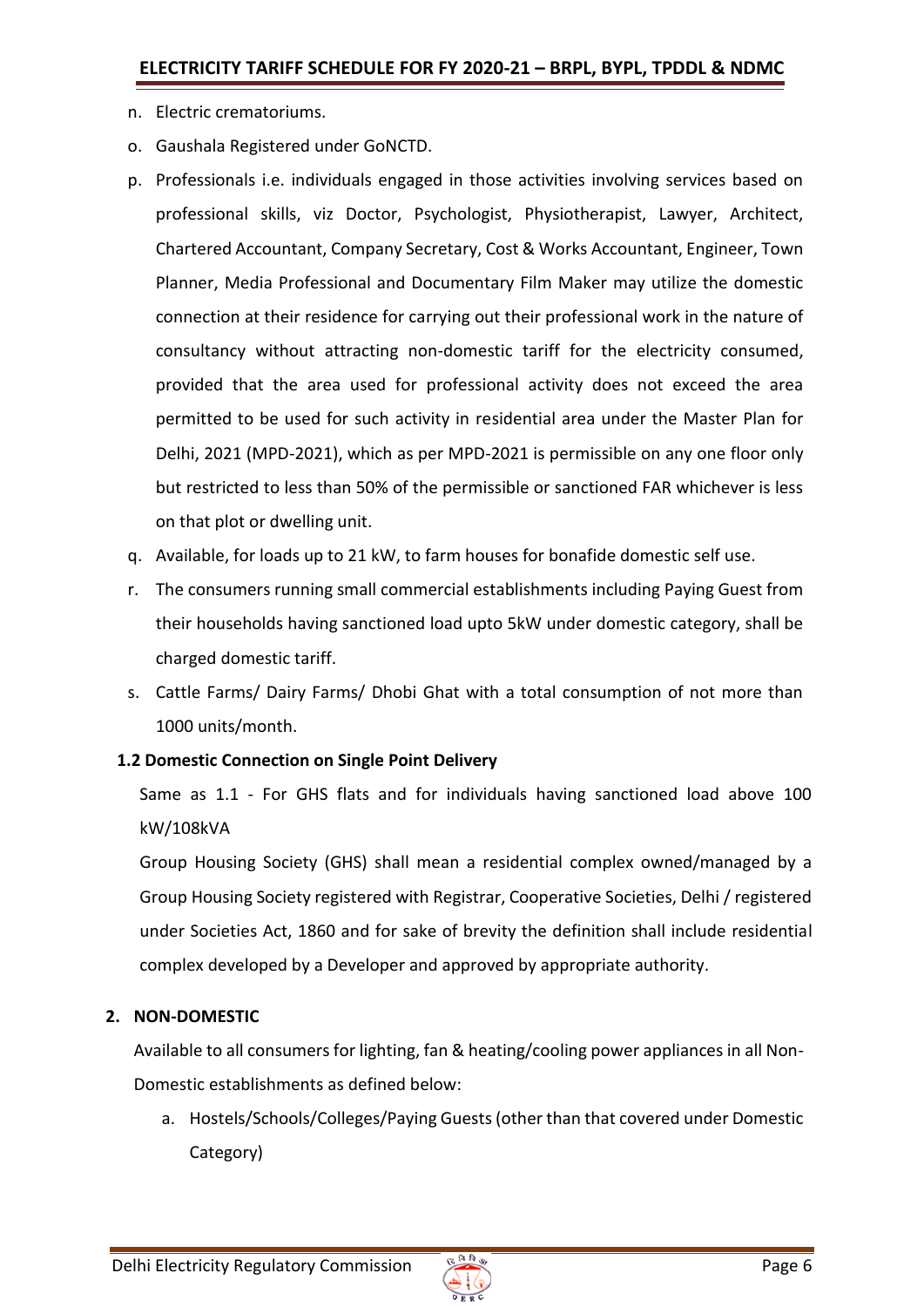# **ELECTRICITY TARIFF SCHEDULE FOR FY 2020-21 – BRPL, BYPL, TPDDL & NDMC**

- b. Auditoriums, Lawyer Chambers in Court Complexes, nursing homes/diagnostic Centres other than those run by Municipal Corporation of Delhi or the Government of NCT of Delhi (other than that covered under domestic category).
- c. Railways (other than traction), Hotels and Restaurants
- d. Cinemas
- e. Banks/Petrol pumps including CNG stations
- f. All other establishments, i.e., shops, chemists, tailors, washing, dyeing, drycleaner, beauty salon, florist, etc. which do not come under the Factories Act.
- g. Fisheries, piggeries, poultry farms, floriculture, horticulture, plant nursery
- h. Farm houses being used for commercial activity
- i. DMRC for its commercial activities other than traction.
- j. DIAL for commercial activities other than aviation activities.
- k. Ice-cream parlours
- l. Single Point Delivery for Commercial Complexes supply at 11 kV or above
- m. Pumping loads of DDA/MCD
- n. Supply to Delhi Metro Rail Corporation (DMRC) Ltd. for their on-going construction projects etc. and for commercial purposes other than traction. Any other category of consumers not specified/covered in any other category in this Schedule.

### **3. INDUSTRIAL**

Available to Industrial consumers & Hospitals (other than that covered in Domestic Category) including lighting, heating and cooling load.

### **4. AGRICULTURE**

Available for load up to 20 kW for tube wells for irrigation, threshing, cultivation and kutticutting in conjunction with pumping load for irrigation purposes and lighting load for bonafide use in Kothra.

### **5. MUSHROOM CULTIVATION**

Available for load upto 100 kW for mushroom growing/cultivation.

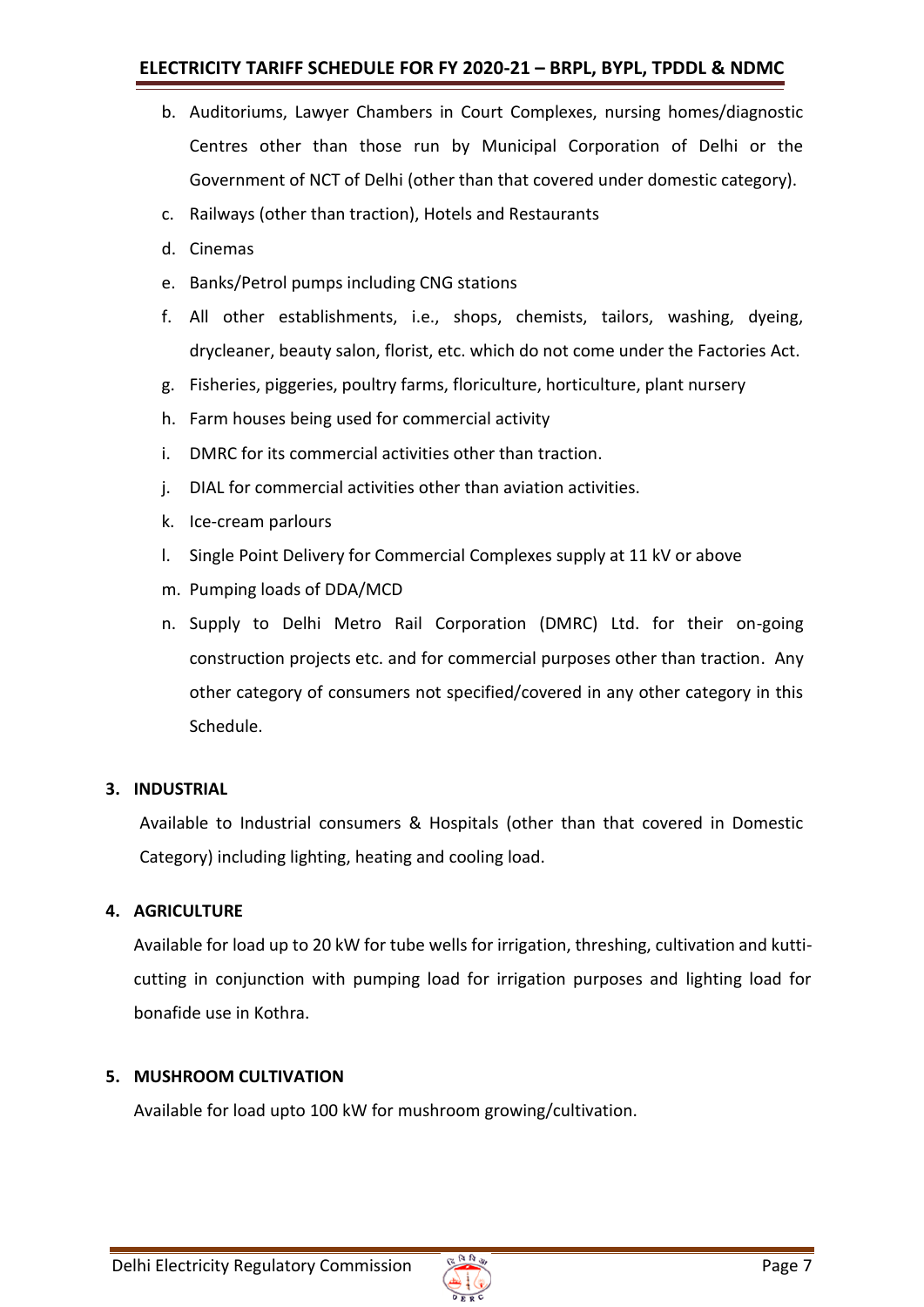### **6. PUBLIC UTILITIES**

- a. **DELHI JAL BOARD**: Available to DJB for pumping load & Water Treatment Plants.
- b. **RAILWAY TRACTION:** Available for Indian Railways for Traction load.
- c. **DELHI METRO RAIL CORPORATION:** Available to Delhi Metro Rail Corporation (DMRC) for traction load
- d. **PUBLIC LIGHTING:** Street lighting, Signals & Blinkers
	- All street lighting consumers including MCD, DDA, PWD, CPWD, Slums depts., DSIIDC, MES, GHS etc.
	- Traffic signals and blinkers of Traffic Police
	- Unmetered Public Lighting shall be charged Energy Charge Rate at 1.10 times of applicable Tariff.

### **7. DELHI INTERNATIONAL AIRPORT LIMITED: Available to DIAL for Aviation activities.**

**8. ADVERTISEMENT & HOARDINGS:** Electricity for lighting external advertisements, external hoardings and displays at departmental stores, malls, multiplexes, theatres, clubs, hotels, bus shelters, Railway/Metro Stations, airport which shall be separately metered and charged at the tariff applicable for *"Advertisements and Hoardings"* category, except such displays which are for the purpose of indicating/displaying the name and other details of the shop, commercial premises itself. Such use of electricity shall be covered under the prevailing tariff for such shops or commercial premises.

### **9. TEMPORARY SUPPLY**

- a. Available as temporary connection under the respective category
- b. Domestic tariff without temporary surcharge shall be applicable for Religious functions of traditional and established characters like Ramlila, Dussehra, Diwali, Holi, Dandiya, Janmashtami, Nirankari Sant Samagam, Gurupurb, Durga Puja, Eid, Christmas celebrations, Easter, Pageants and cultural activities like NCC camps, scouts & guides camps etc.

### **10. CHARGING OF E-RICKSHAW/ E-VEHICLE/ SWAPPING OF BATTERIES**

a. Charging Stations for E-Rickshaw/ E-Vehicle on Single Point Delivery: Available to charging stations as per the provisions of DERC (Supply Code and Performance